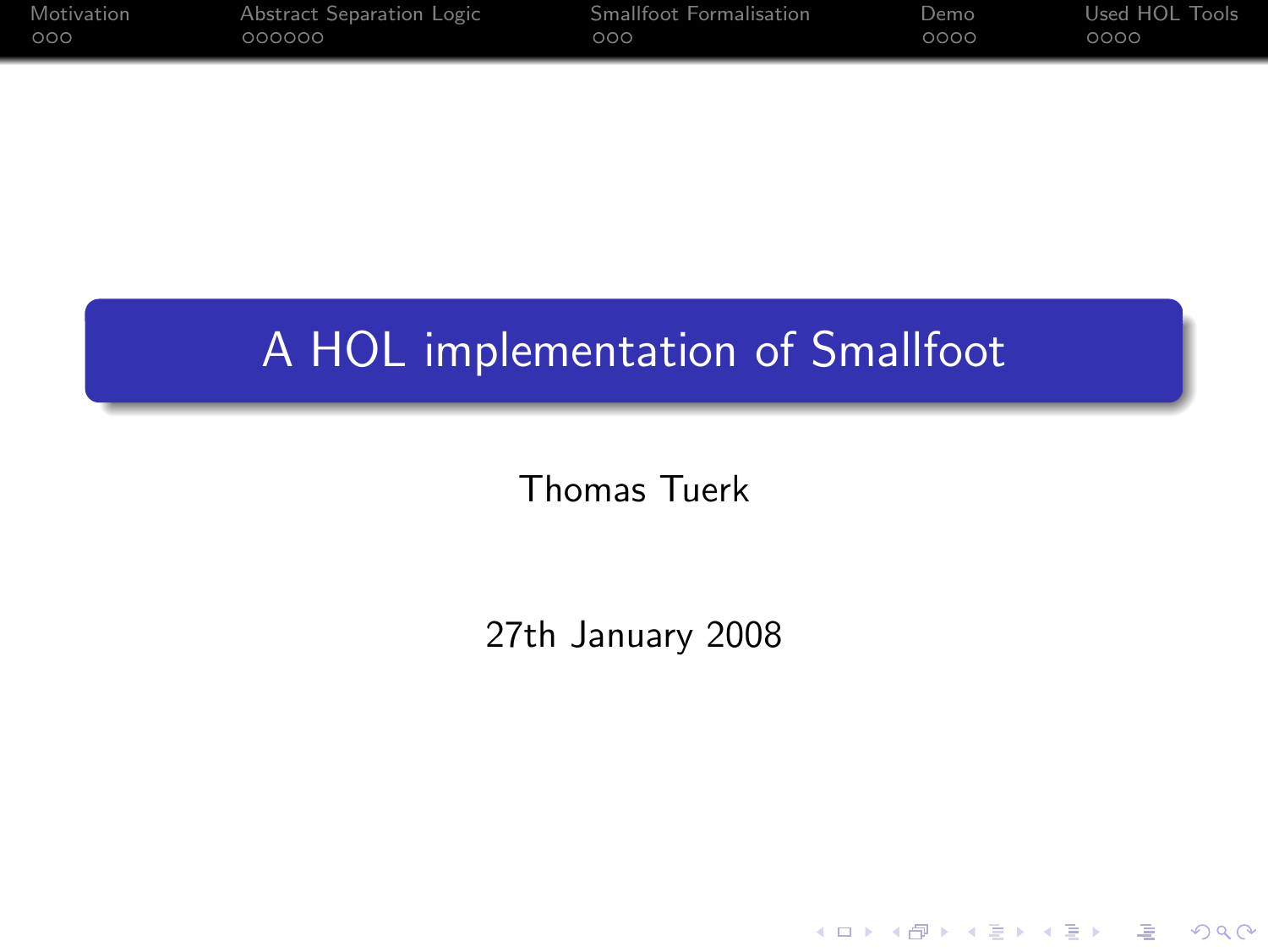| Motivation       | Abstract Separation Logic | Smallfoot Formalisation | Demo | Used HOL Tools |
|------------------|---------------------------|-------------------------|------|----------------|
| $\bullet$        | 000000                    | 000                     | 0000 | 0000           |
| Separation Logic |                           |                         |      |                |

- Separation logic is an extension of Hoare Logic
- successfully used to reason about programs using pointers
- allows local reasoning
- **•** scales nicely
- there are some implementations
	- Smallfoot (Calcagno, Berdine, O'Hearn)
	- Slayer (MSR, B. Cook, J. Berdine et al.)
	- $\bullet$  ...
- <span id="page-1-0"></span>• there are formalisation in theorem provers
	- Concurrent C-Minor Project, Coq (Appel et al.)
	- Types, Bytes, and Separation Logic, Isabelle/HOL (Tuch, Klein, Norrish)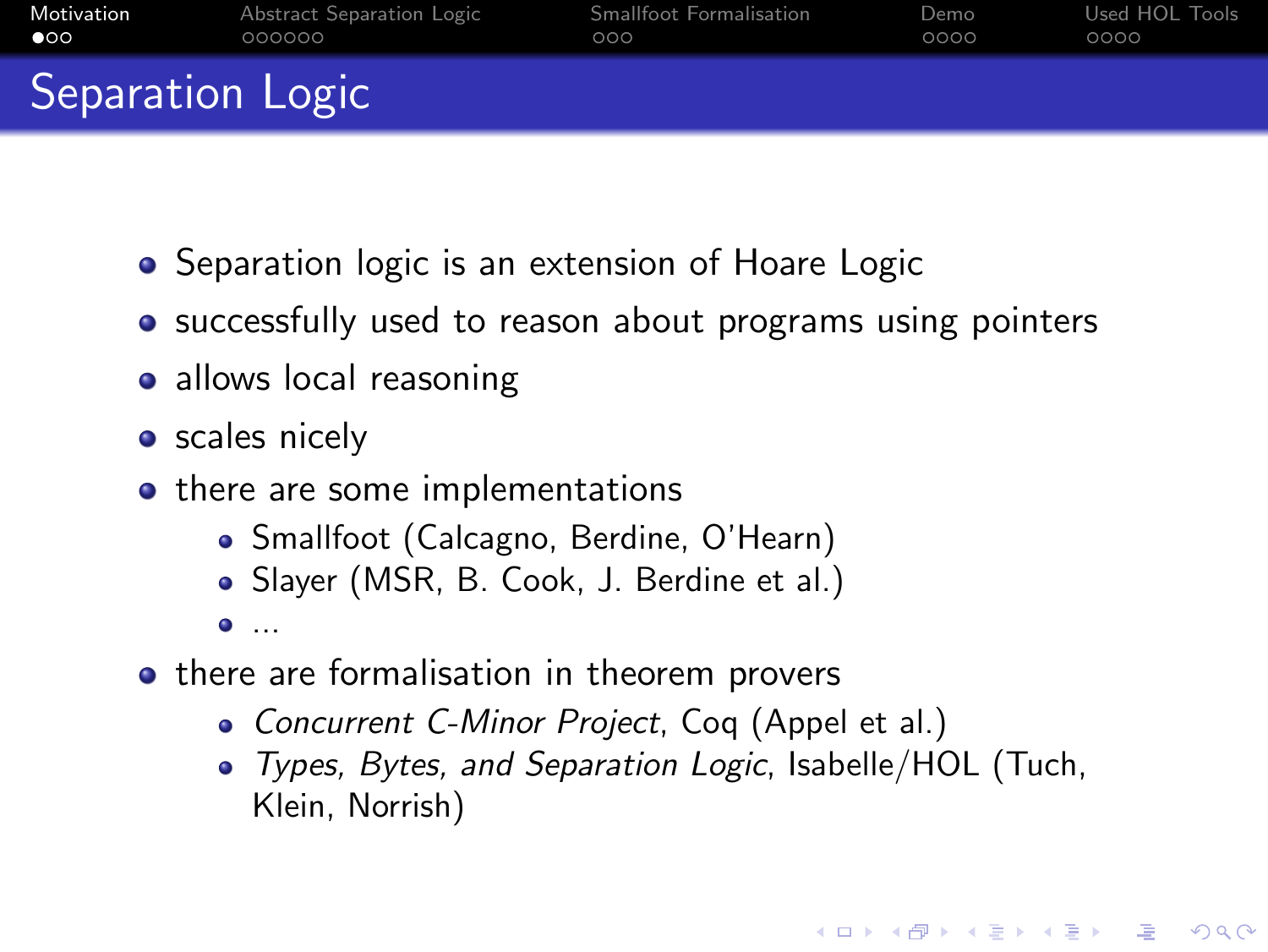| Motivation          | Abstract Separation Logic | Smallfoot Formalisation | Demo | Used HOL Tools |
|---------------------|---------------------------|-------------------------|------|----------------|
| $\circ\bullet\circ$ | 000000                    | റററ                     | 0000 | 0000           |
| Motivation          |                           |                         |      |                |

- there are a lot of slightly different separation logics
	- classically a state consists of stack  $+$  heap
	- but: how does the heap look like
	- read- / write-permissions for stack-variables ?
	- which predicates are supported?
- all tools / formalisations I know of are designed for one specific programming language
- in contrast, I would like to design a general framework
	- keep the core as abstract as possible
	- this should lead to simplicity
	- instantiate this core to different specific programming languages
- Main questions: what's the essence of separation logic? How to formalise it into a theorem prover?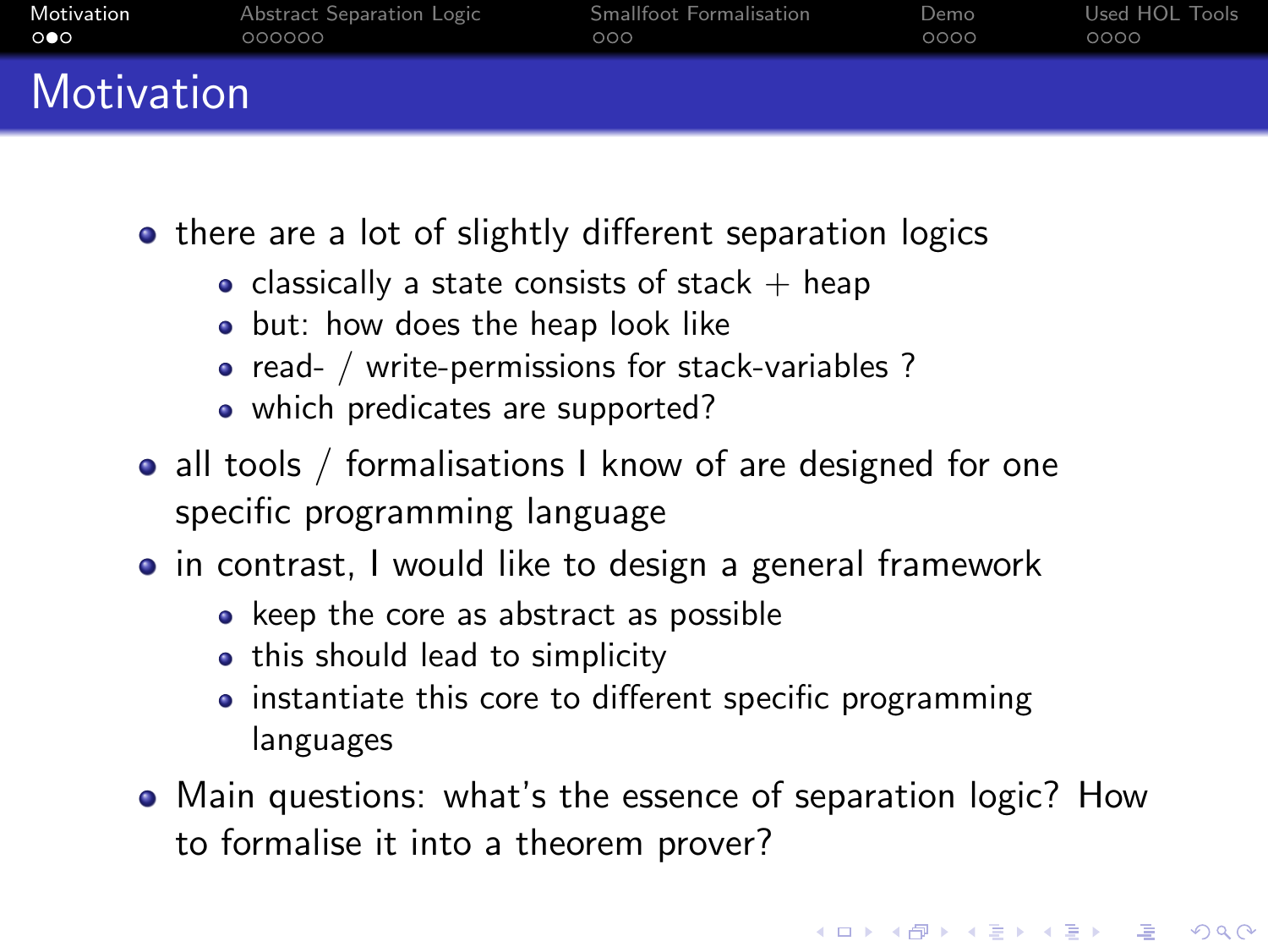| Motivation | Abstract Separation Logic  | Smallfoot Formalisation | Demo | Used HOL Tools |
|------------|----------------------------|-------------------------|------|----------------|
| െ          | 000000                     | റററ                     | 0000 | 0000           |
|            | Work done up to this point |                         |      |                |

- **•** formalisation of Abstract Separation Logic
- **•** first case study: a tool similar to Smallfoot
	- combines ideas from Abstract Separation Logic, Variables as Resource and Smallfoot

**KORK ERKER ER AGA** 

- parser for Smallfoot example files
- **•** completely automatic verification
- interactive proofs are possible as well
- most features of Smallfoot are supported
- data content is supported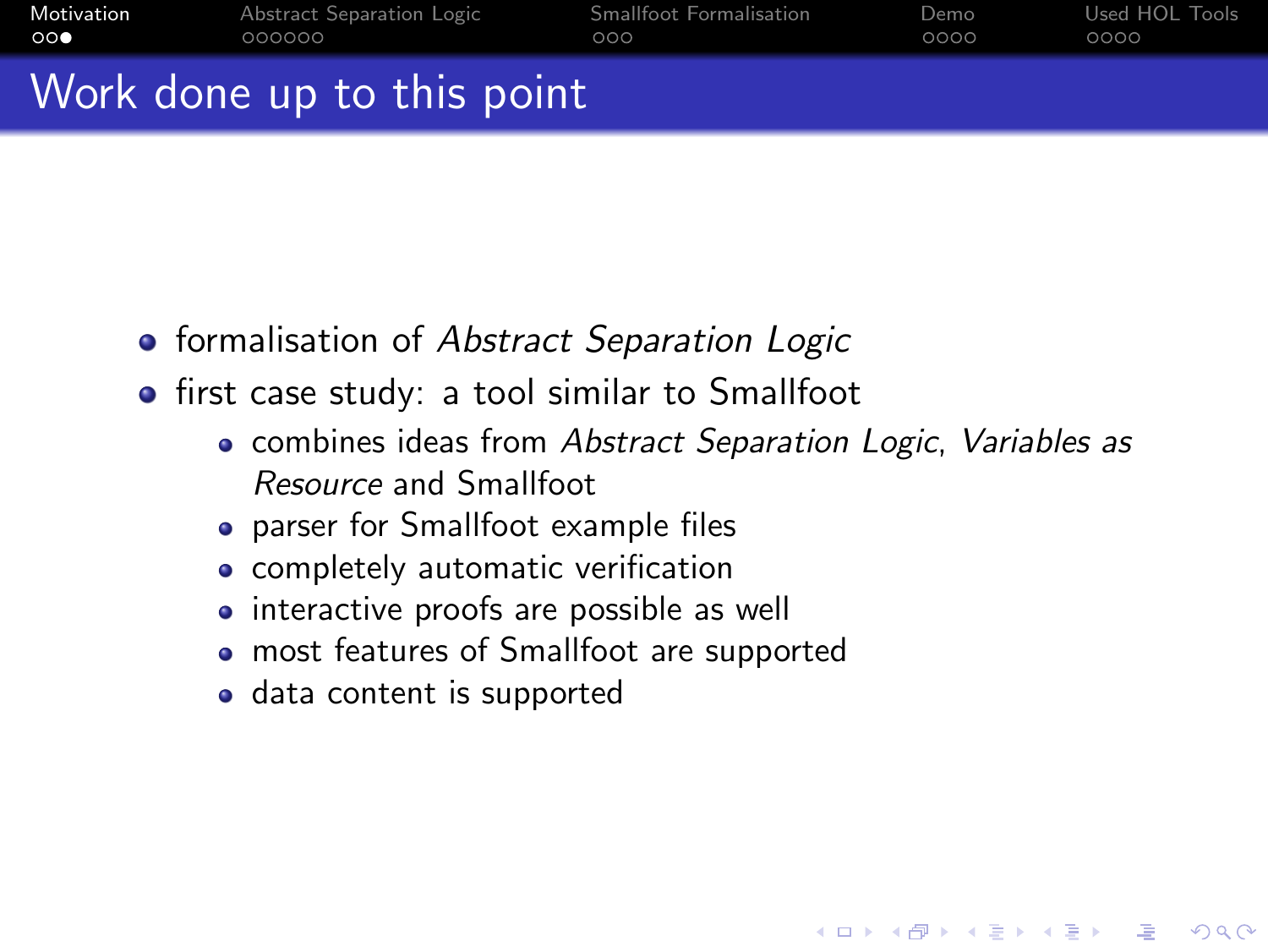| Motivation | Abstract Separation Logic | Smallfoot Formalisation | Demo | Used HOL Tools |
|------------|---------------------------|-------------------------|------|----------------|
| 000        | 000000                    | റററ                     | 0000 | 0000           |
|            | Abstract Separation Logic |                         |      |                |

- Abstract Separation Logic is an abstract version
- introduced by Calcagno, O'Hearn and Yang in Local Action and Abstract Separation Logic
- abstraction helps to concentrate on the essential part
- embedding in a theorem prover becomes easier
- can be instantiated to different variants of separation logic
- <span id="page-4-0"></span>• therefore, it may be used as a basis for a separation logic framework in HOL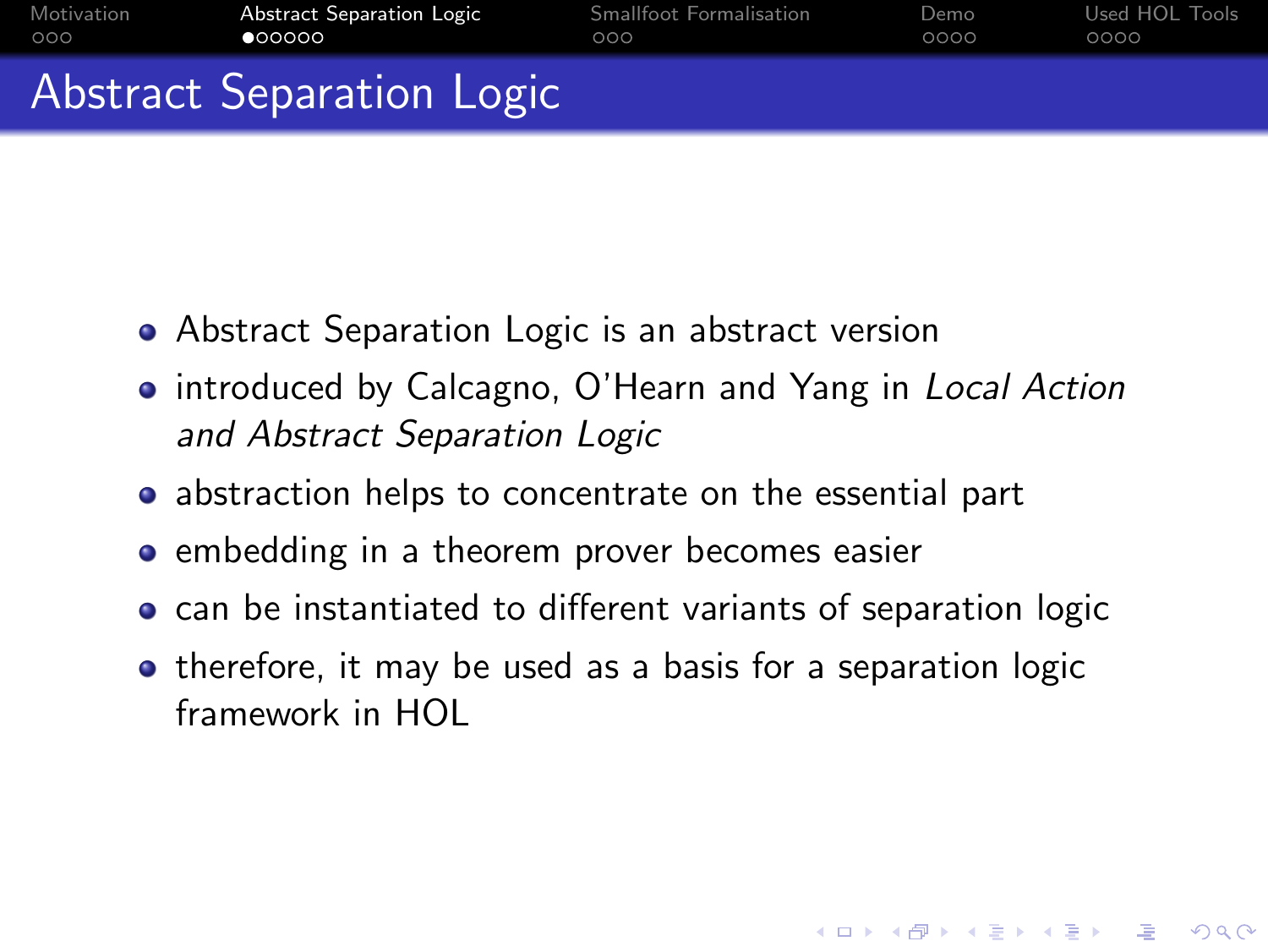| Motivation | Abstract Separation Logic                 | Smallfoot Formalisation | Demo | Used HOL Tools |
|------------|-------------------------------------------|-------------------------|------|----------------|
| 000        | 000000                                    | റററ                     | ററററ | 0000           |
|            | Introduction to Abstract Separation Logic |                         |      |                |

## Separation Logic on Heaps

- **•** heaps
- $\bullet$  disjoint union of heaps  $\uplus$
- $\bullet$   $h_1$ ,  $h_2$  have disjoint domains

• 
$$
h \models P_1 * P_2
$$
 iff  
\n $\exists h_1, h_2. (h = h_1 \uplus h_2) \land$   
\n $h_1 \models P_1 \land h_2 \models P_2$ 

### Abstract Separation Logic

- abstract states
- abstract separation combinator ∘
- $s_1 \circ s_2$  is defined

$$
\begin{array}{l}\n\bullet \ s \models P_1 * P_2 \ \text{iff} \\
\exists s_1, s_2. \ (s = s_1 \circ s_2) \land s_1 \models \\
P_1 \land s_2 \models P_2\n\end{array}
$$

**KOD KAR KED KED E VOQO**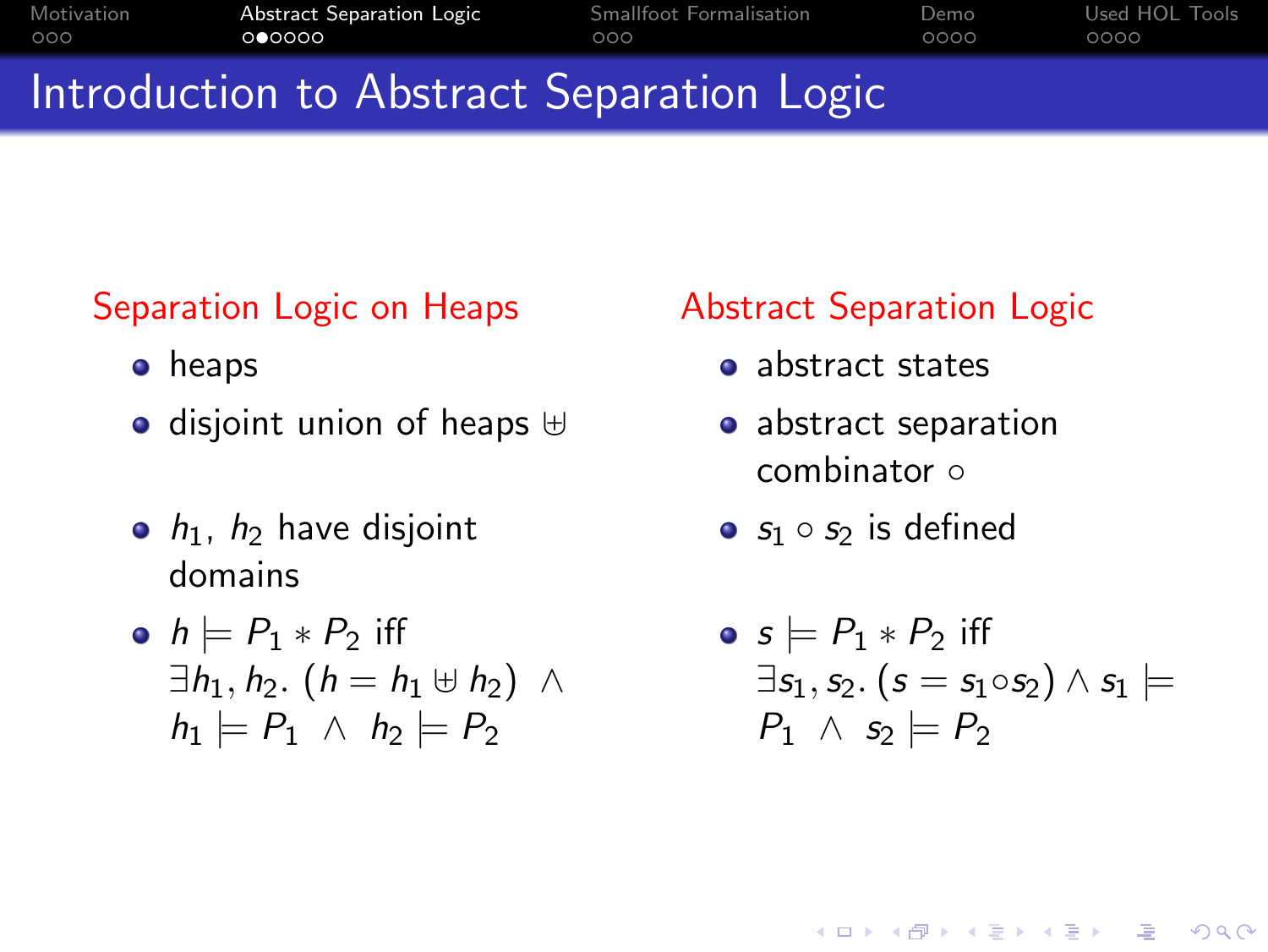| Motivation | Abstract Separation Logic    | <b>Smallfoot Formalisation</b> | Demo | Used HOL Tools |
|------------|------------------------------|--------------------------------|------|----------------|
| 000        | റററേററ                       | റററ                            | 0000 | 0000           |
|            | <b>Separation Combinator</b> |                                |      |                |

A separation combinator  $\circ$  is a partially defined function such that:

**AD A REAKEN E YOUR** 

- $\bullet$   $\circ$  is associative
	- $\forall x \vee z.$   $(x \circ y) \circ z = x \circ (y \circ z)$
- o is commutative

 $\forall x \, y. \ x \circ y = y \circ x$ 

- o is cancellative  $\forall x \, y \, z.$   $(x \circ y = x \circ z) \Rightarrow y = z$
- **o** forall elements there is a neutral element  $\forall x. \exists u, u \circ x = x$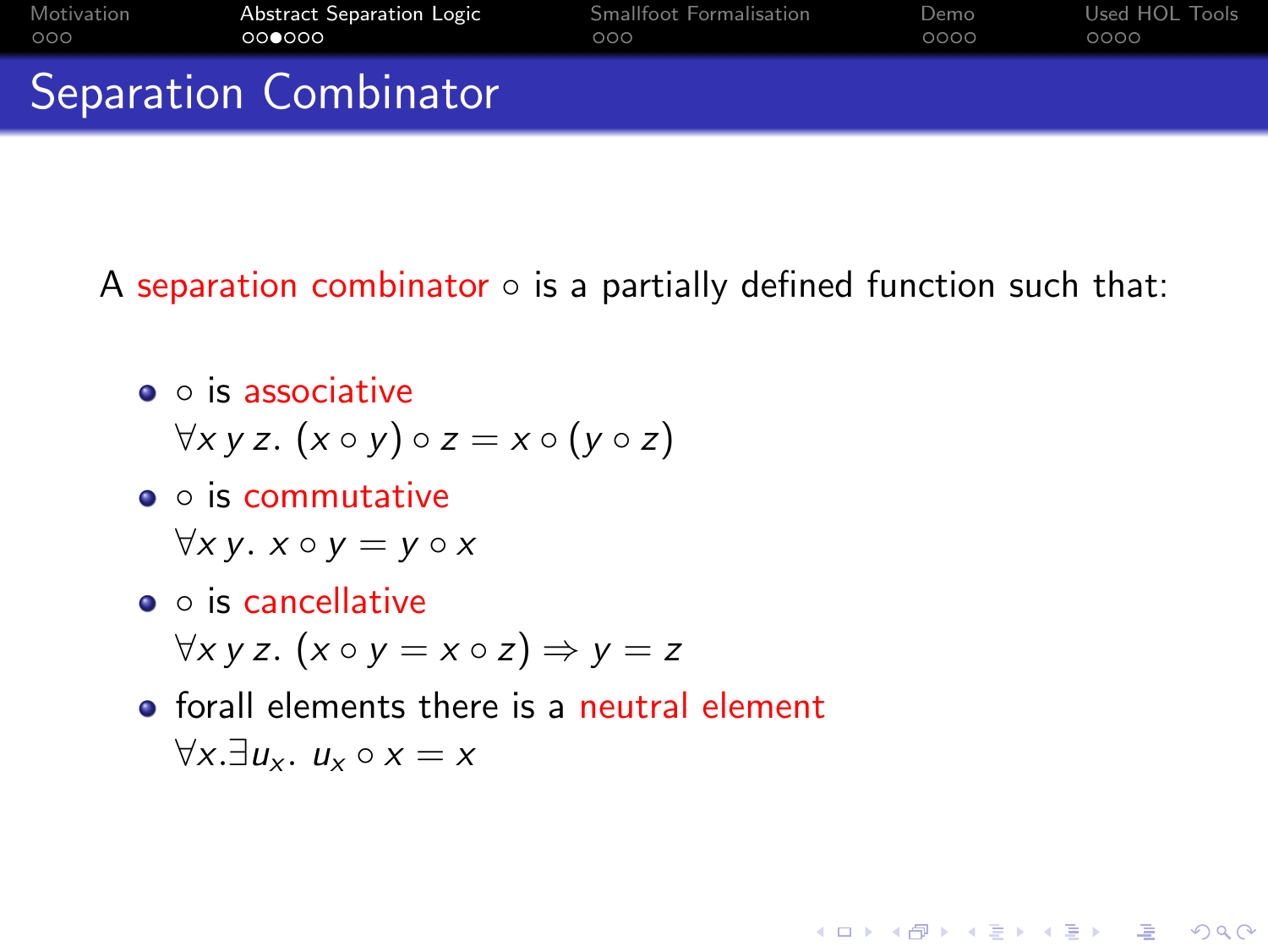| Motivation | Abstract Separation Logic | Smallfoot Formalisation | Demo | Used HOL Tools |
|------------|---------------------------|-------------------------|------|----------------|
| 000        | 000000                    | റററ                     | 0000 | 0000           |
|            | Hoare Triples and Actions |                         |      |                |

- consider partial correctness
- an action is a function from states to either a special failure state  $\top$  or a set of states
- $\bullet$   $\emptyset$  used to model actions that diverge
- $\bullet$  {P} action {Q} iff forall states s such that  $s \models P$  the action does not fail and  $t \models Q$  forall  $t \in \text{action}(s)$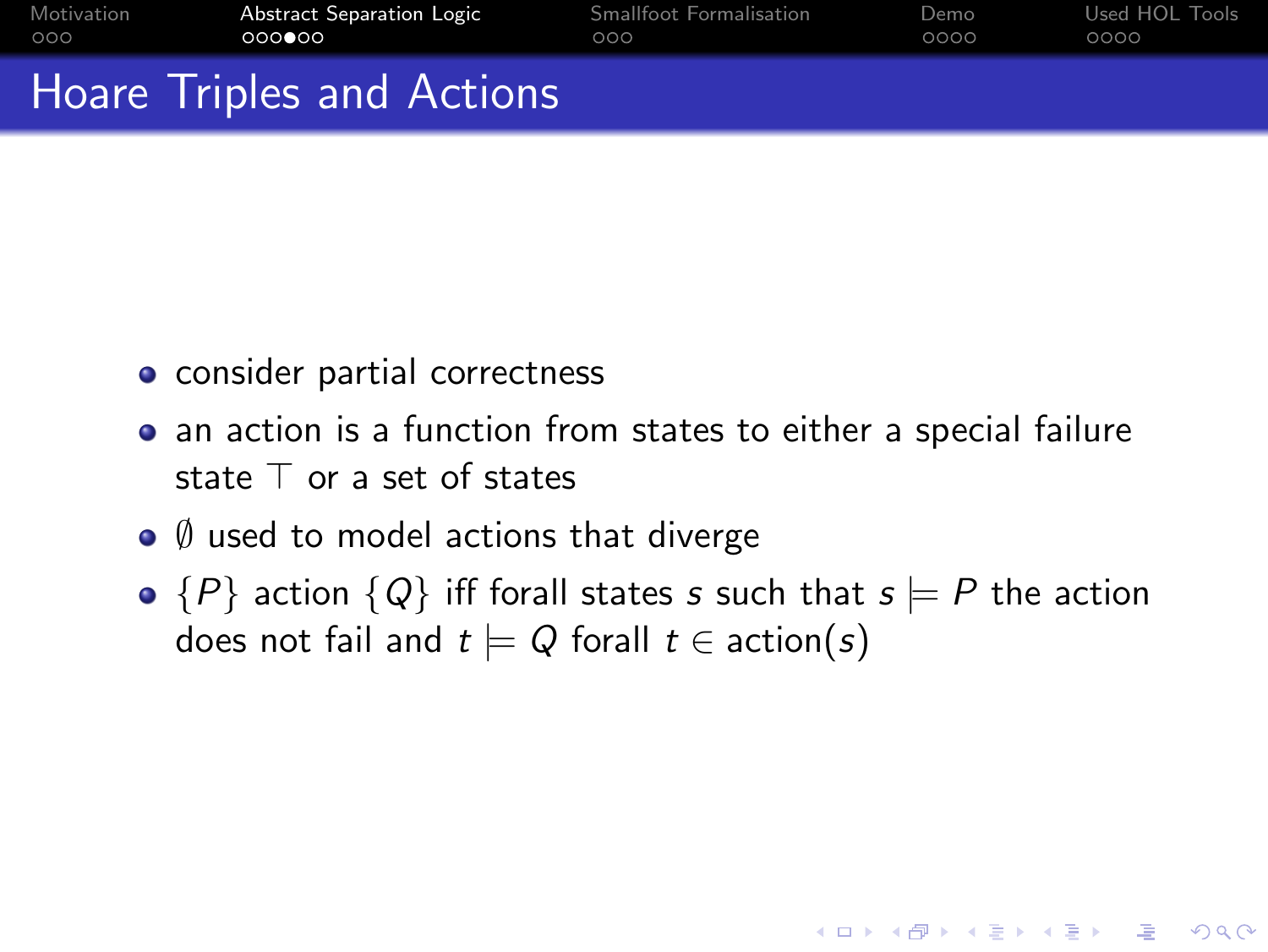| Motivation | Abstract Separation Logic  | Smallfoot Formalisation | Demo | Used HOL Tools |
|------------|----------------------------|-------------------------|------|----------------|
| 000        | 000000                     | റററ                     | 0000 | 0000           |
|            | Local Actions / Frame Rule |                         |      |                |

# Frame Rule  ${P}$  action  ${Q}$  ${P * R}$  action  ${Q * R}$

- frame rule is essential for separation logic
- it's important for local reasoning
- it does not hold for arbitrary actions
- actions that respect the frame rule are called local
- $\bullet$  just local actions will be considered in the following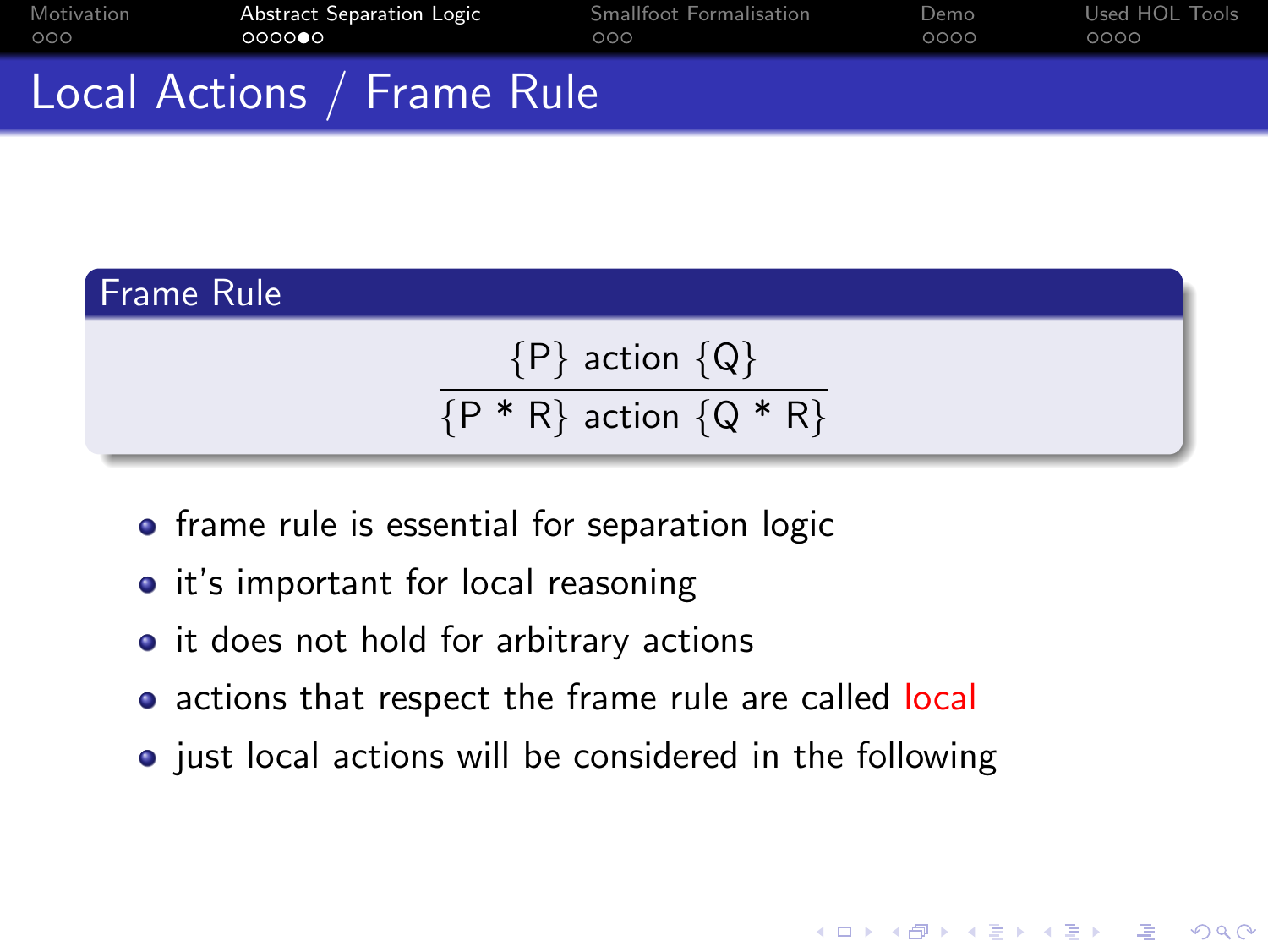| Motivation | Abstract Separation Logic | Smallfoot Formalisation | Demo | Used HOL Tools |
|------------|---------------------------|-------------------------|------|----------------|
| 000        | 00000                     | 000                     | 0000 | 0000           |
| Programs   |                           |                         |      |                |

- c for every local action c
- p ; q
- $o p + q$
- $\bullet$  p\*
- p || q
- with l do p
- $01.p$

Notice that skip and assume c for intuitionist conditions c are local actions.

Conditional execution and loops can be mimiced using non-determistic choice and assume.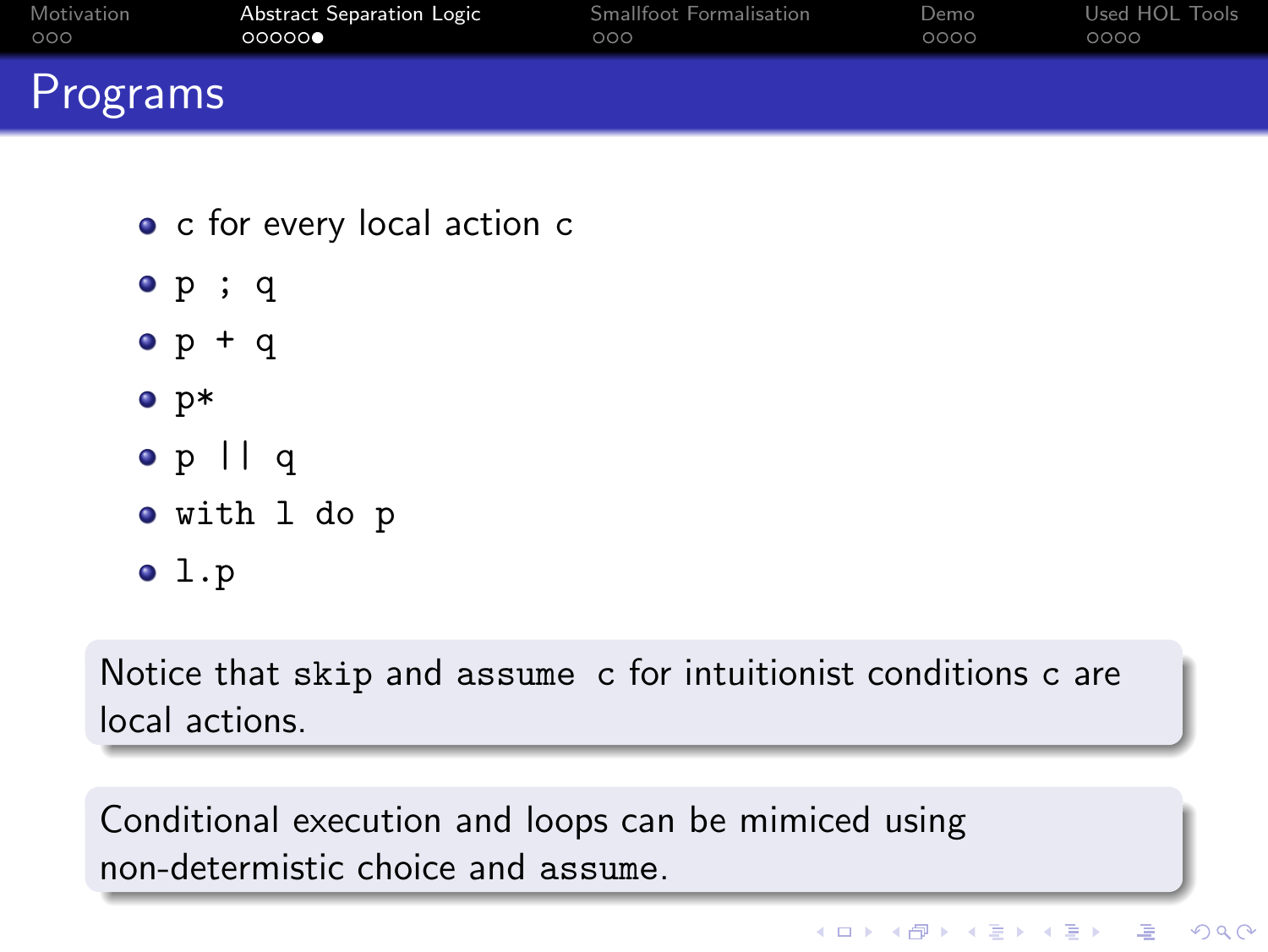| Motivation       | Abstract Separation Logic | <b>Smallfoot Formalisation</b> | Demo | Used HOL Tools |
|------------------|---------------------------|--------------------------------|------|----------------|
| 000              | 000000                    | $\circ \circ$                  | 0000 | 0000           |
| <b>Smallfoot</b> |                           |                                |      |                |

- "Smallfoot is an automatic verification tool which checks separation logic specifications of concurrent programs which manipulate dynamically-allocated recursive data structures." (Smallfoot documentation)
- developed by Cristiano Calcagno, Josh Berdine, Peter O'Hearn
- uses low-level imperative programming language that supports
	- pointers
	- local and global variables
	- dynamic memory allocation/deallocation
	- conditional execution, while-loops and recursive procedures

<span id="page-10-0"></span>• parallelism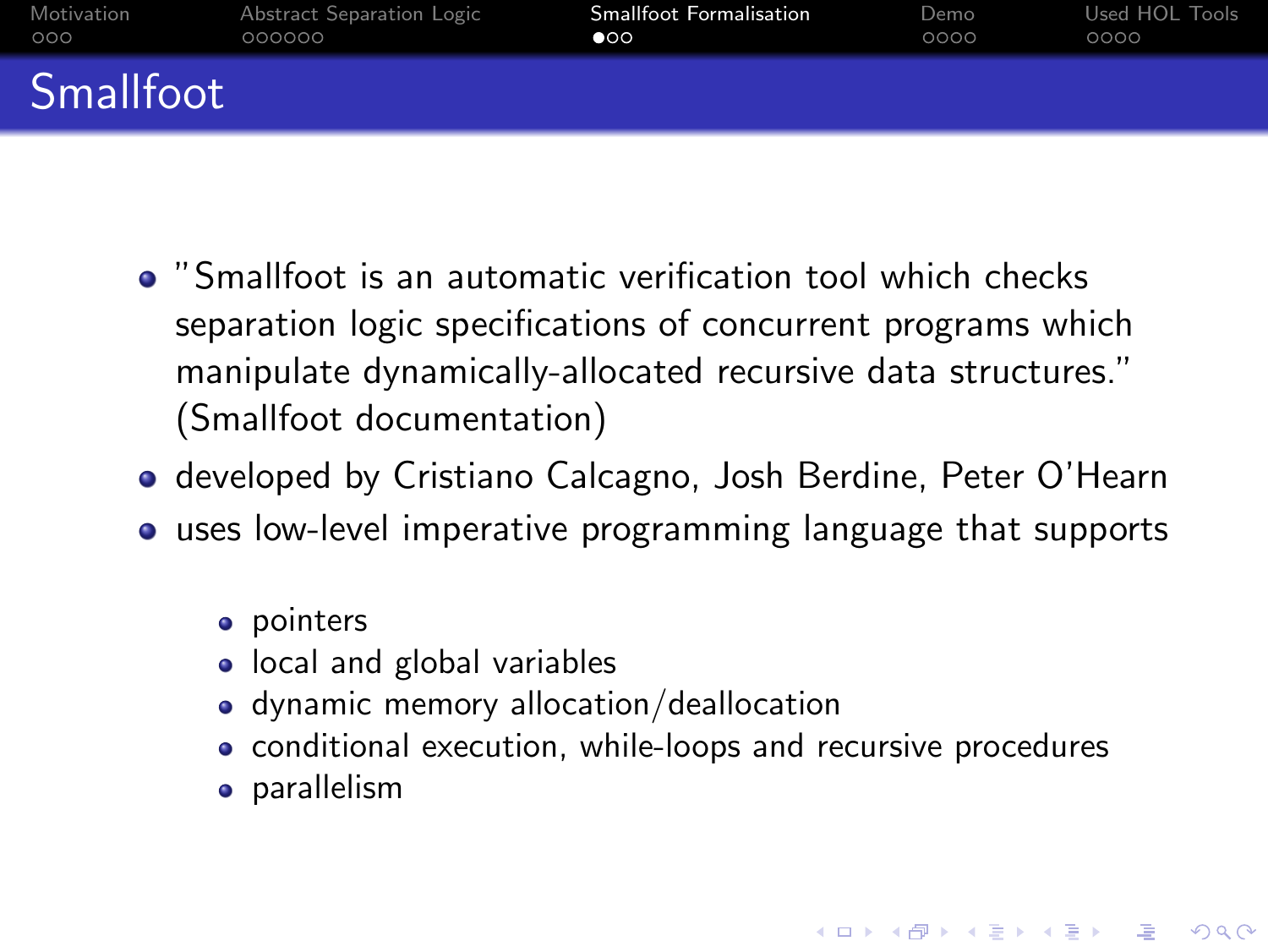| Motivation   | Abstract Separation Logic | <b>Smallfoot Formalisation</b> | Demo | Used HOL Tools |
|--------------|---------------------------|--------------------------------|------|----------------|
| 000          | 000000                    | ം                              | 0000 | 0000           |
| Smallfoot II |                           |                                |      |                |

#### mergesort.sf

```
split(r;p) [list(p)] {
  local t1,t2;
  if(p == NULL) r = NULL;else {
    t1 = p - \frac{t}{t};if(t1 == NULL) {
      r = NULL;} else {
      t2 = t1 - \frac{1}{1};
      split(r;t2);
      p - > t1 = t2;
      t1-\geq t1 = r:
      r = t1:
    }
  }
{}_{i} [list(p) * list(r)]
```

```
merge(r;p,q)
   [iist(p) * list(q)] {
   ...
[list(r)]mergesort(r;p) [list(p)] {
 local q,q1,p1;
  if(p == NULL) r = p;
 else {
    split(q;p);
   mergesort(q1;q);
   mergesort(p1;p);
   merge(r;p1,q1);}
} [list(r)]
```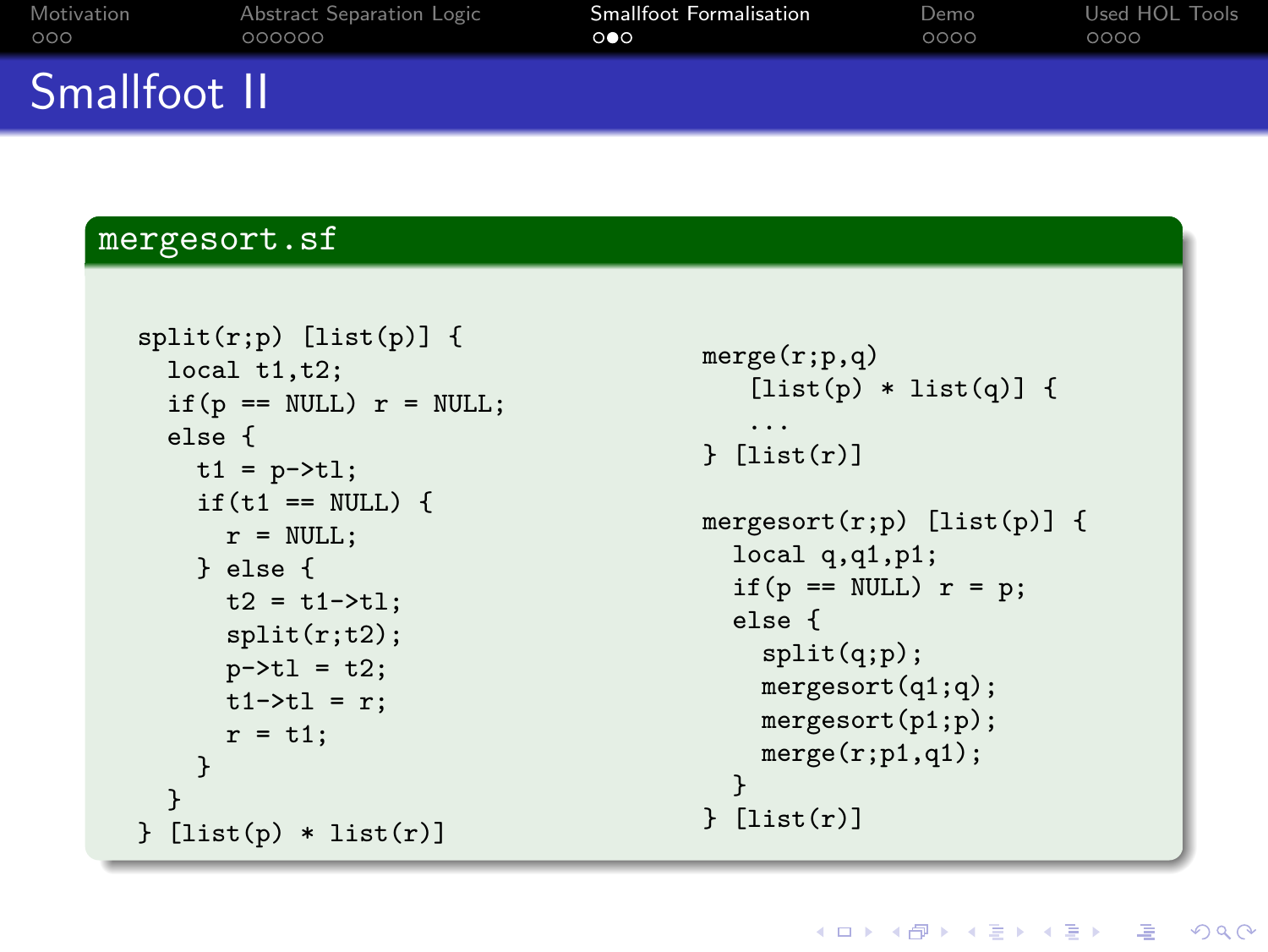| Motivation | Abstract Separation Logic   | <b>Smallfoot Formalisation</b> | Demo | Used HOL Tools |
|------------|-----------------------------|--------------------------------|------|----------------|
| 000        | 000000                      | $\circ \circ \bullet$          | 0000 | 0000           |
|            | <b>Formalisation in HOL</b> |                                |      |                |

- **implemented as an instantiation of Abstract Separation Logic**
- states are pairs of a heap and a stack
- the heap maps locations to named arrays
- $\bullet$  the stack maps variables to value  $+$  permission
- **•** stack uses ideas from Variables as Resource (Parkinson, Bornat, Calcagno)

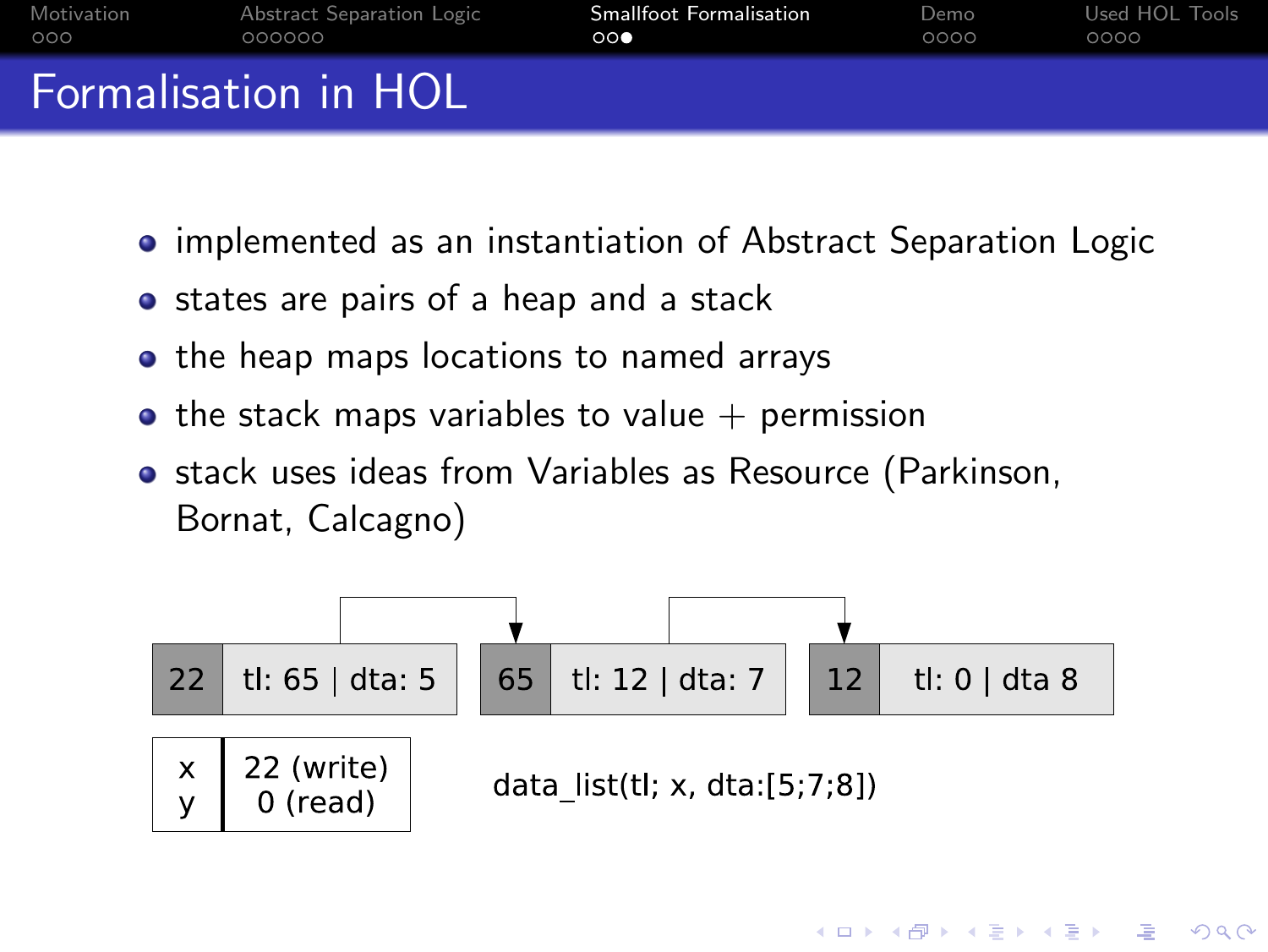| Motivation | Abstract Separation Logic | Smallfoot Formalisation | Demo          | Used HOL Tools |
|------------|---------------------------|-------------------------|---------------|----------------|
| 000        | 000000                    | 000                     | $\bullet$ 000 | 0000           |
| Demo       |                           |                         |               |                |

<span id="page-13-0"></span>イロトメタトメミトメミト (毛) の女々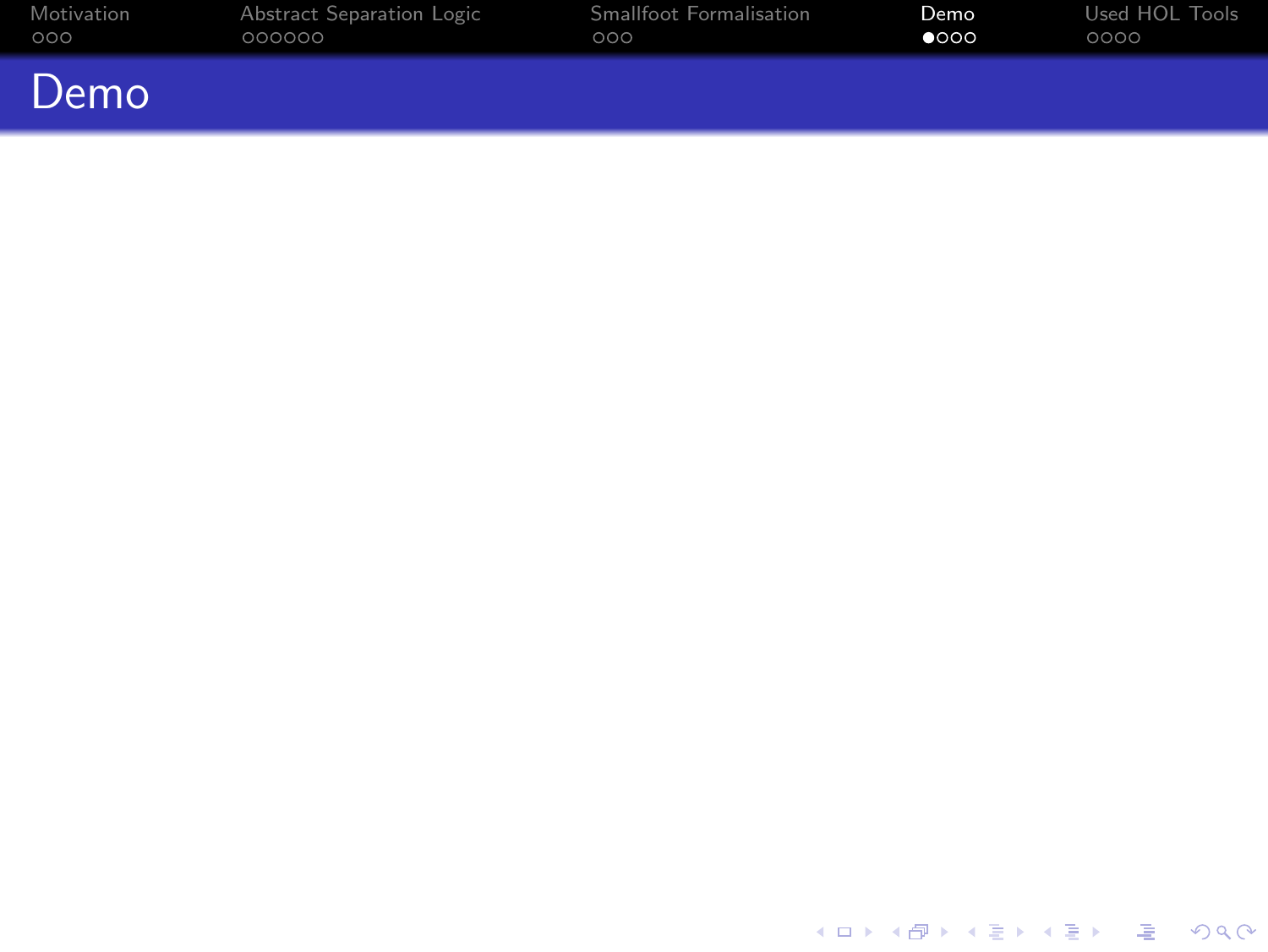|            | Calculation of a frame intuition |                         |      |                |
|------------|----------------------------------|-------------------------|------|----------------|
| OOO.       | 000000                           | റററ                     | ററേറ | ററററ           |
| Motivation | Abstract Separation Logic        | Smallfoot Formalisation | Demo | Used HOL Tools |

## Calculation of a frame - intuition

```
{pre}
   call_function fun_pre fun_post;
   prog
{post}
```

```
search frame such that
```

```
pre |= frame * fun_pre
{frame * fun_post}
  prog
{post}
```
- **O** often the elimination of common parts of pre and fun pre is the first step in the search
- $\bullet$  keep these common parts in context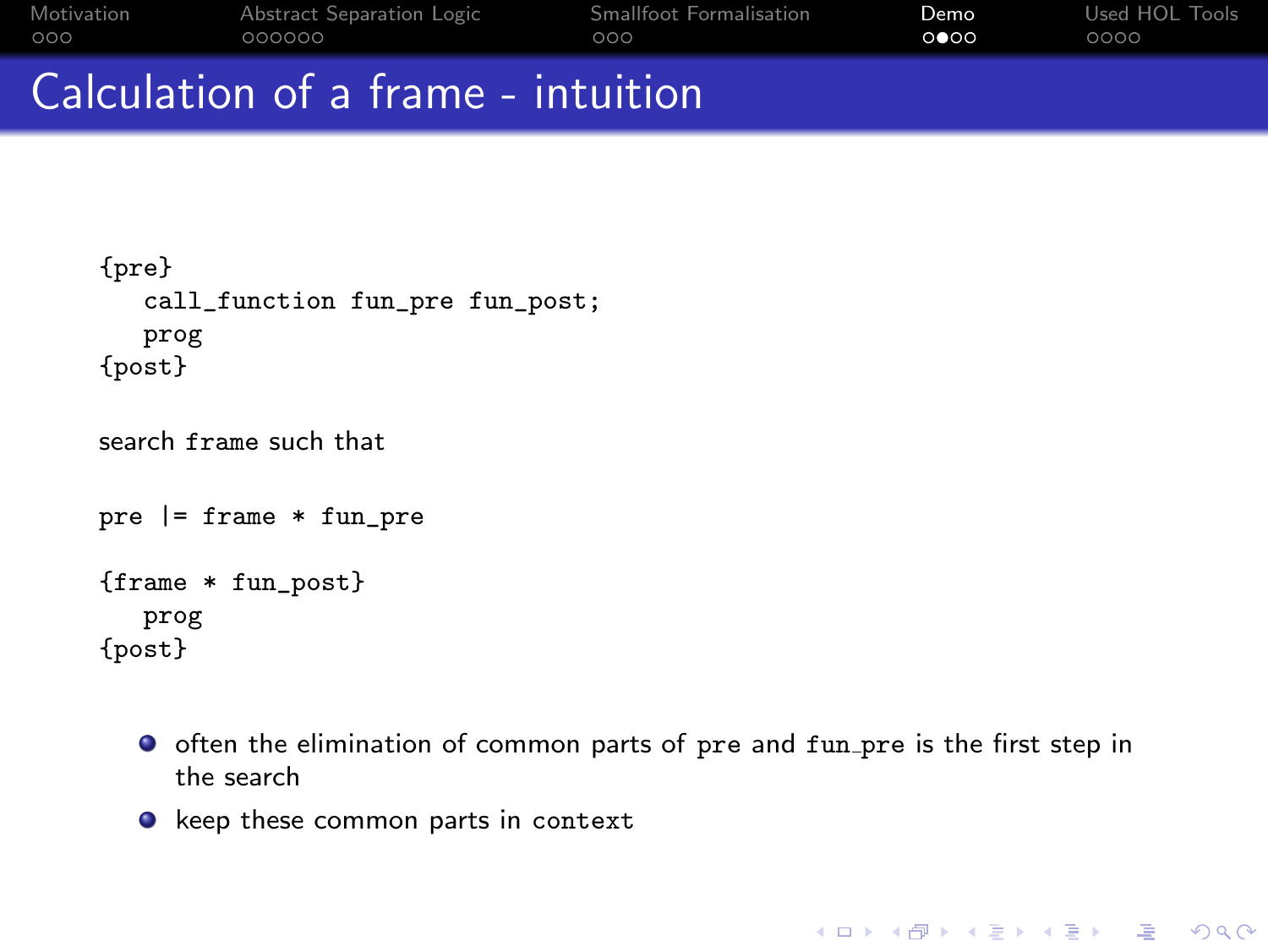| Motivation             | Abstract Separation Logic | Smallfoot Formalisation | Demo | Used HOL Tools |
|------------------------|---------------------------|-------------------------|------|----------------|
| 000                    | 000000                    | റററ                     | 0000 | 0000           |
| Calculation of a frame |                           |                         |      |                |

```
SMALLFOOT_PROP_IMPLIES ...
 context pre fun_pre frame_prog_pred
```
means there is a frame such that

```
context * pre | = context * fun_pre * frame
frame_prog_pred frame holds
```
additionally, one needs to take care of read / write-permissions

**KORK EXTERNE PROVIDE**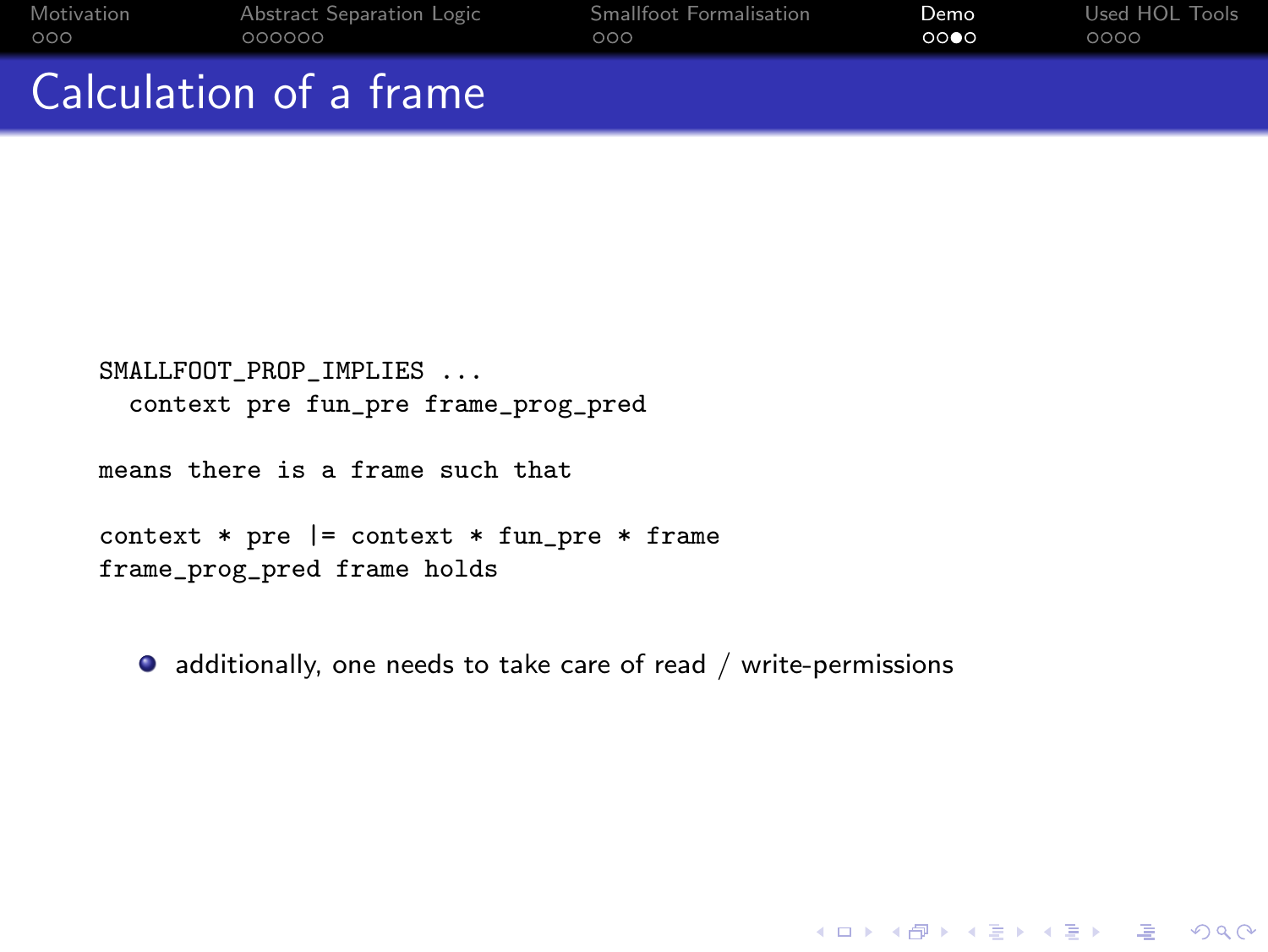| Motivation             | Abstract Separation Logic | Smallfoot Formalisation | Demo | Used HOL Tools |
|------------------------|---------------------------|-------------------------|------|----------------|
| 000                    | 000000                    | റററ                     | 0000 | 0000           |
| Calculation of a frame |                           |                         |      |                |

```
val SMALLFOOT PROP IMPLIES def = Define '
   SMALLFOOT_PROP_IMPLIES (strong_rest:bool) (wpb,rpb) wpb'
      sfb_context sfb_split sfb_imp sfb_restP =
*(sfb \text{ restP = EMPTY}) ==>
?sfb rest. sfb restP sfb rest \land((smallfoot_prop___COND (wpb,rpb)
      (BAG_UNION sfb_context (BAG_UNION sfb_split sfb_imp))) ==>
   (!s. smallfoot_prop___PROP (wpb,rpb) (BAG_UNION sfb_split sfb_context) s ==>
   (smallfoot_prop___COND (BAG_DIFF wpb wpb',
                           BAG_DIFF rpb wpb') sfb_rest /\
   smallfoot_prop___PROP (wpb,rpb)
      (BAG_UNION sfb_imp (BAG_UNION sfb_rest sfb_context)) s)))'
```
**KORK EX KEY KEY KORA**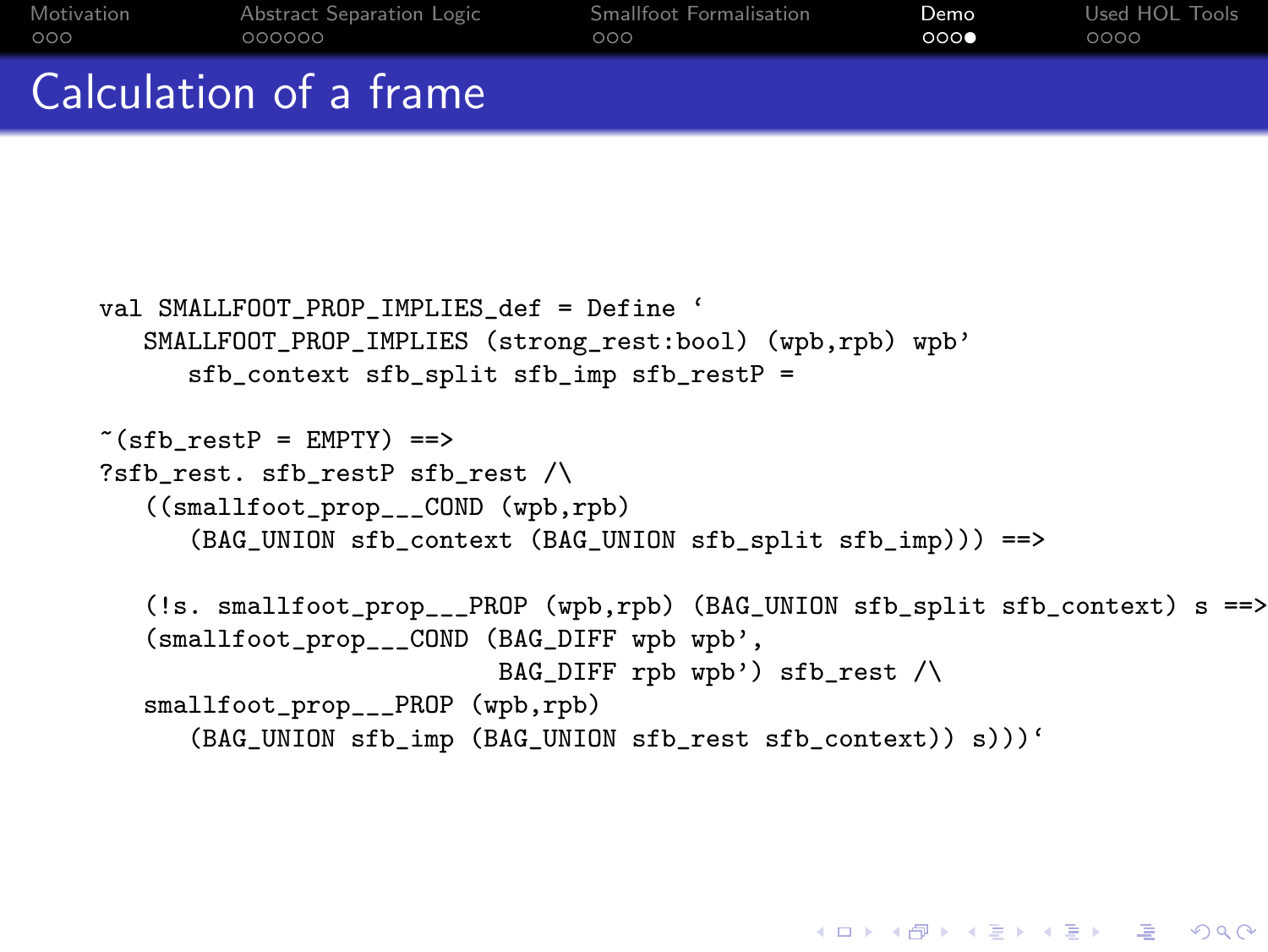| Motivation | Abstract Separation Logic      | Smallfoot Formalisation | Demo | Used HOL Tools |
|------------|--------------------------------|-------------------------|------|----------------|
| 000        | 000000                         | റററ                     | 0000 | 0000           |
|            | <b>Consequence Conversions</b> |                         |      |                |

- conversions are ML-functions that given a term t return a theorem  $|- t = t$  eq.
- consequence conversions are ML-function that gievn a boolean term t return a theorem

$$
\bullet \ \mid^{\mathord{\text{--}}} \ \texttt{t\_strong} \ \texttt{==>} \ \texttt{t},
$$

$$
\bullet \ \mid - \ t = t \text{\_eq or}
$$

- $\bullet$  |- t ==> t\_weak.
- directed consequence conversions are consequence conversions with an additional direction argument to decide, whether to strengthen or weaken the input
- <span id="page-17-0"></span>**•** library ConseqConv contains useful consequence conversions and infrastructure for consequence conversions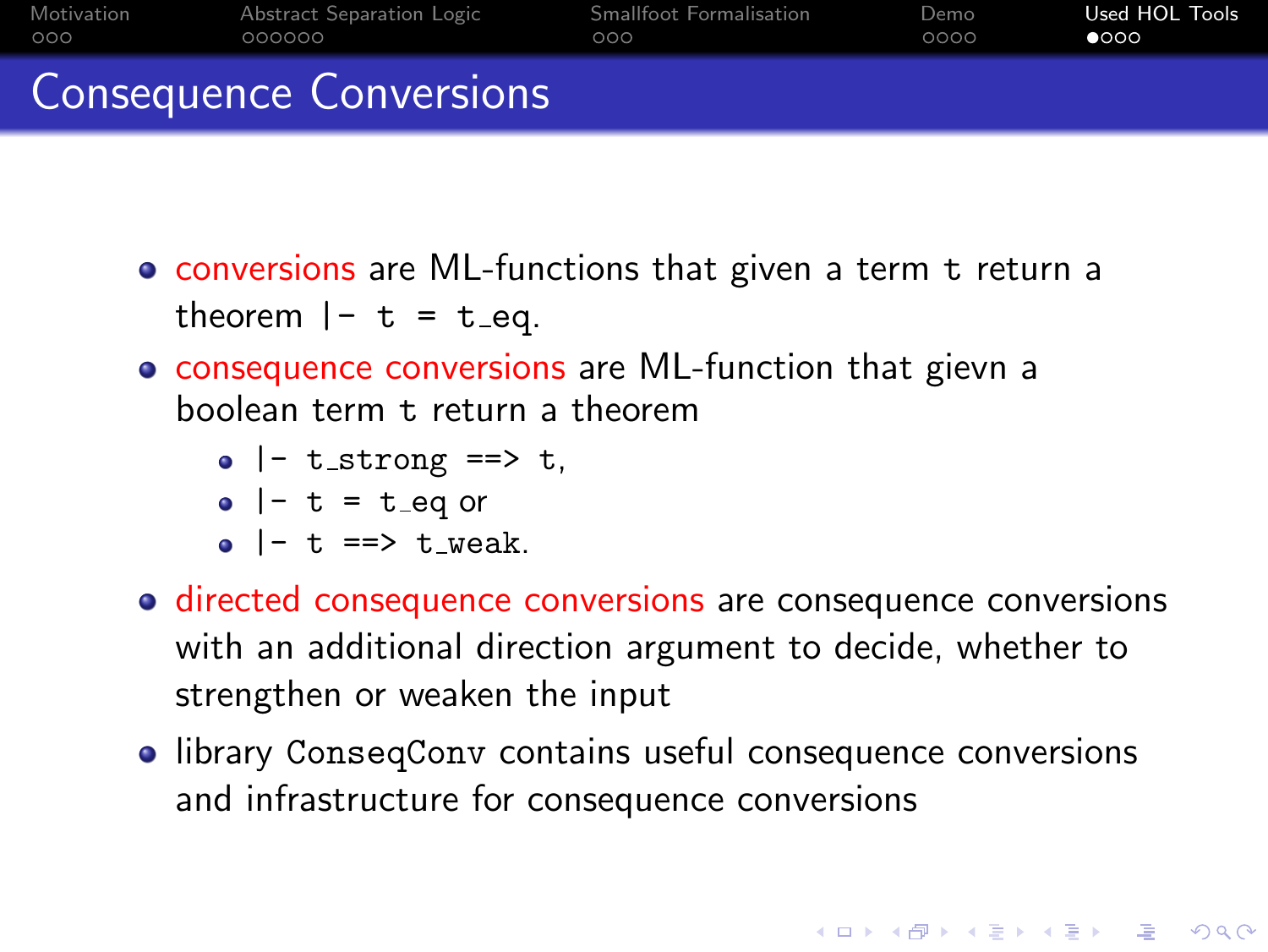| Motivation | Abstract Separation Logic           | Smallfoot Formalisation | Demo | Used HOL Tools |
|------------|-------------------------------------|-------------------------|------|----------------|
| 000        | 000000                              | റററ                     | 0000 | ററേറ           |
|            | Quantifier Instantiation Heuristics |                         |      |                |

- given a term ?x. P x there are 3 reasons to instantiate x with a concrete value i:
	- <sup>1</sup> P i 2 !i'.  $*(i = i') == > ((p i')')$ 3 !i'.  $P i' == P i$
- dual to these reasons there are three reasons for all-quantification
- quantHeuristicsLib is a library that supports instantiating quantifiers based on heuristics that come up with these guesses

**KORK EX KEY KEY KORA**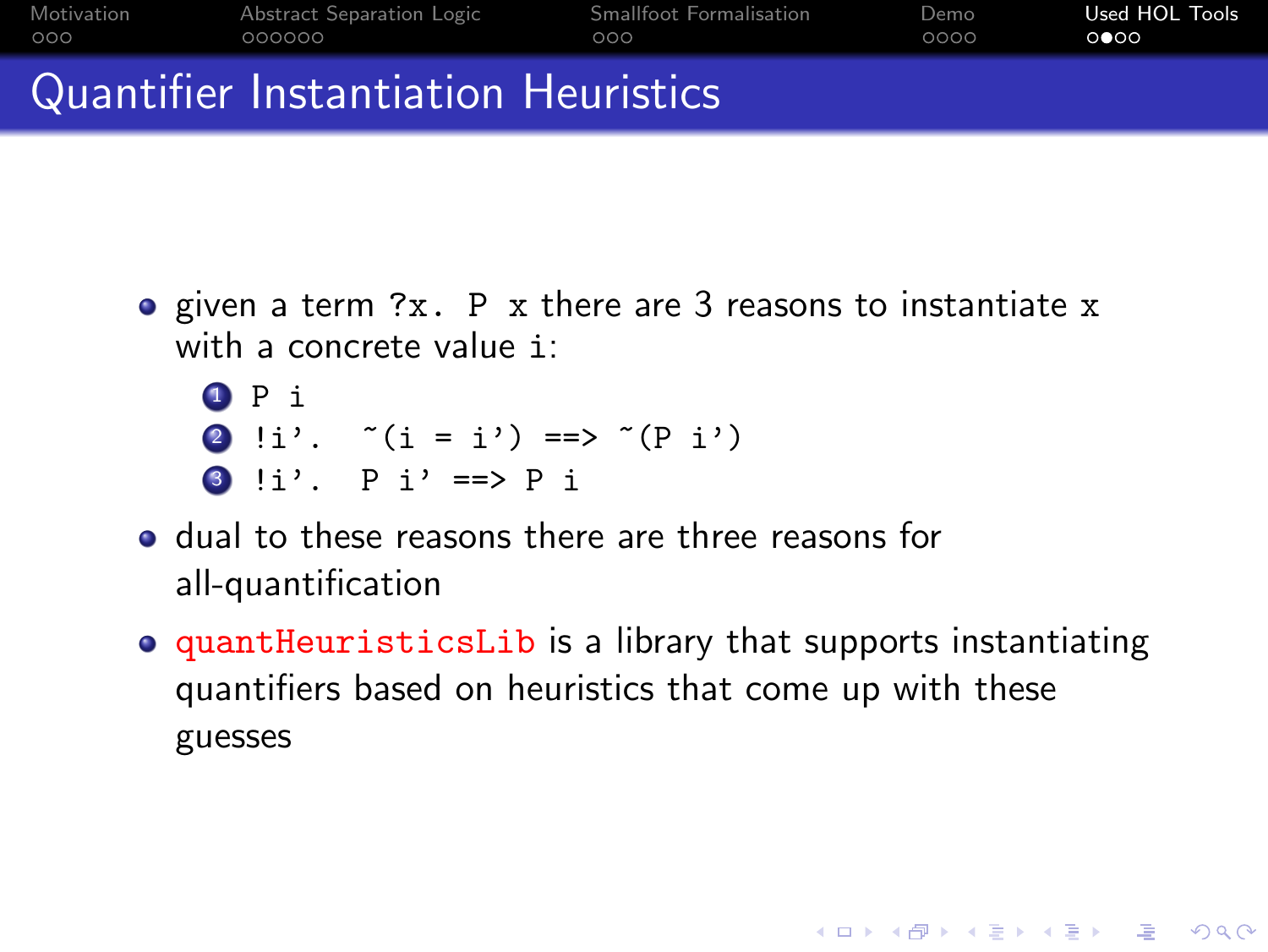| Motivation | Abstract Separation Logic              | Smallfoot Formalisation | Demo | Used HOL Tools |
|------------|----------------------------------------|-------------------------|------|----------------|
| 000        | 000000                                 | റററ                     | ററററ | 0000           |
|            | Quantifier Instantiation Heuristics II |                         |      |                |

- a quantifier heuristic is an ML-function that given a term P x with a free variable x returns a list a guesses on how to instantiate x
- a guess consists of
	- **o** the instantiation i
	- a list of free variables in i that should remain quantified

- one of the 6 reasons or an *I-just-feel-like-it* reason
- possibly a justification in form of a HOL-theorem
- if a justification is given, equivalence can be proved
- otherwise an implication is introduced